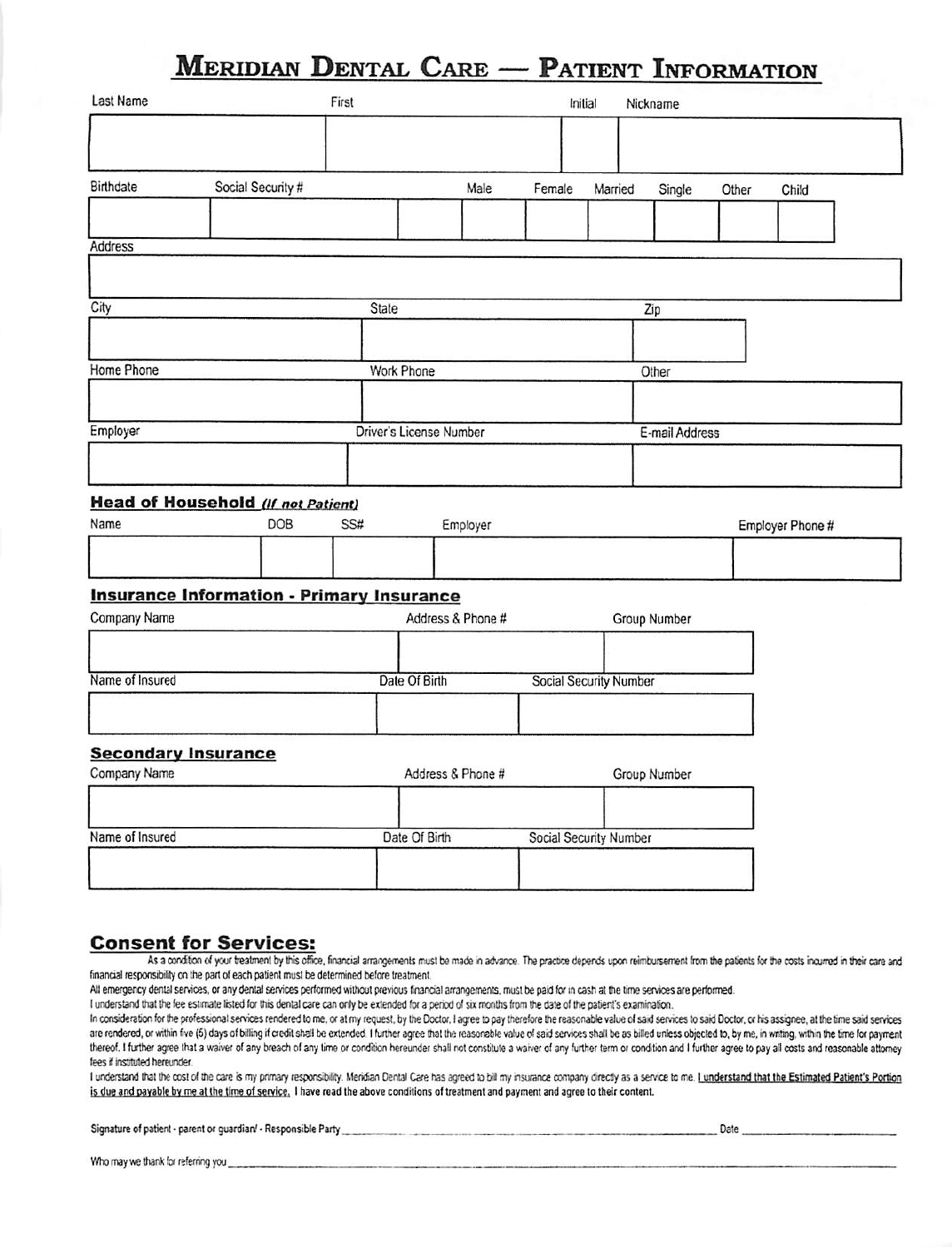# **MEDICAL HISTORY**

| Patient Name |                                                                                                    |            |           |  |                                                                            |     |    |  |
|--------------|----------------------------------------------------------------------------------------------------|------------|-----------|--|----------------------------------------------------------------------------|-----|----|--|
|              | Name of Physician/and their specialty                                                              |            |           |  |                                                                            |     |    |  |
|              | Most recent physical examination ___________                                                       |            |           |  | Purpose                                                                    |     |    |  |
|              | What is your estimate of your general health? $\Box$ Excellent $\Box$ Good $\Box$ Fair $\Box$ Poor |            |           |  |                                                                            |     |    |  |
|              | DO YOU HAVE OF HAVE YOU EVER HAD:                                                                  | <b>YES</b> | <b>NO</b> |  |                                                                            | YES | NΟ |  |
| 1.           |                                                                                                    | $\Box$     | П         |  | 27. arthritis                                                              |     |    |  |
| 2.           | an allergic reaction to                                                                            |            |           |  | 28. autoimmune disease                                                     |     |    |  |
|              | $\square$ aspirin, ibuprofen, acetaminophen, codeine                                               |            |           |  | (i.e. rheumatoid arthritis, lupus, scleroderma)                            |     |    |  |
|              | $\Box$ penicillin                                                                                  |            |           |  |                                                                            |     |    |  |
|              | $\Box$ erythromycin                                                                                |            |           |  |                                                                            |     |    |  |
|              | $\Box$ tetracycline                                                                                |            |           |  |                                                                            |     |    |  |
|              | $\Box$ sulfa                                                                                       |            |           |  | 32. epilepsy, convulsions (seizures) ______________________                |     |    |  |
|              | $\Box$ local anesthetic                                                                            |            |           |  | 33. neurologic disorders (ADD/ADHD, prion disease) ________                |     |    |  |
|              | $\Box$ fluoride<br>$\Box$ metals (nickel, gold, silver, $\Box$                                     |            |           |  |                                                                            |     |    |  |
|              | $\Box$ latex                                                                                       |            |           |  | 35. any lumps or swelling in the mouth                                     |     |    |  |
|              | $\Box$ other                                                                                       |            |           |  |                                                                            |     |    |  |
| 3.           | heart problems, or cardiac stent within the last six months $\Box$                                 |            |           |  |                                                                            |     |    |  |
| 4.           |                                                                                                    |            |           |  |                                                                            |     |    |  |
| 5.           | artificial heart valve, repaired heart defect (PFO) ___________                                    |            |           |  |                                                                            |     |    |  |
| 6.           | pacemaker or implantable defibrillator ____________________                                        |            |           |  |                                                                            |     |    |  |
| 7.           | orthopedic implant (joint replacement) ___________________                                         |            |           |  | 41. radiation therapy                                                      |     |    |  |
| 8.           |                                                                                                    |            |           |  | 42. chemotherapy, immunosuppressive medication _______                     |     |    |  |
| 9.           |                                                                                                    |            |           |  | 43. emotional difficulties                                                 |     |    |  |
|              |                                                                                                    |            |           |  |                                                                            |     |    |  |
|              | 11. anemia or other blood disorder                                                                 |            |           |  | 45. antidepressant medication _________________________                    |     |    |  |
|              | 12. prolonged bleeding due to a slight cut (INR > 3.5) __________                                  |            |           |  | 46. alcohol / recreational drug use _______________________                |     |    |  |
|              | 13. emphysema, shortness of breath, sarcoidosis _____________                                      |            |           |  | <b>ARE YOU:</b>                                                            |     |    |  |
|              |                                                                                                    |            |           |  | 47. presently being treated for any other illness ___________              |     |    |  |
|              | 15. asthma                                                                                         |            |           |  | 48. aware of a change in your health in the last 24 hours                  |     |    |  |
|              | 16. breathing or sleep problems (i.e. sleep apnea, snoring, sinus)                                 |            |           |  | (i.e. fever, chills, new cough, or diarrhea)                               |     |    |  |
|              |                                                                                                    |            |           |  | 49. taking medication for weight management ____________                   |     |    |  |
|              |                                                                                                    |            |           |  | 50. taking dietary supplements                                             |     |    |  |
|              | 19. jaundice                                                                                       |            |           |  |                                                                            |     |    |  |
|              | 20. thyroid, parathyroid disease, or calcium deficiency ________                                   |            |           |  | 52. experiencing frequent headaches                                        |     |    |  |
|              |                                                                                                    |            |           |  | 53. a smoker, smoked previously or use smokeless tobacco $\overline{\Box}$ |     |    |  |
|              | 22. high cholesterol or taking statin drugs ______________________________                         |            |           |  | 54. considered a touchy / sensitive person _________________               |     |    |  |
|              |                                                                                                    |            |           |  | 55. often unhappy or depressed _________________________                   |     |    |  |
|              | 24. stomach or duodenal ulcer                                                                      |            |           |  | 56. FEMALE - taking birth control pills _____________________              |     |    |  |
|              | 25. digestive disorders (i.e. celiac disease, gastric reflux) __________                           |            |           |  |                                                                            |     |    |  |
|              | 26. osteoporosis/osteopenia (i.e. taking bisphosphonates) _                                        |            |           |  | 58. MALE - prostate disorders                                              |     |    |  |

Describe any current medical treatment, impending surgery, genetic/development delay, or other treatment that may possibly affect your dental treatment. (i.e. Botox, Collagen Injections)

|      | List all medications, supplements, and or vitamins taken within the last two years. |      |                                                                                                            |
|------|-------------------------------------------------------------------------------------|------|------------------------------------------------------------------------------------------------------------|
| Drug | Purpose                                                                             | Drug | Purpose                                                                                                    |
|      |                                                                                     |      |                                                                                                            |
|      |                                                                                     |      |                                                                                                            |
|      |                                                                                     |      | PLEASE ADVISE US IN THE FUTURE OF ANY CHANGE IN YOUR MEDICAL HISTORY OR ANY MEDICATIONS YOU MAY BE TAKING. |
|      |                                                                                     |      | Date ________________________                                                                              |
|      |                                                                                     |      | Date                                                                                                       |
|      |                                                                                     |      |                                                                                                            |

\_\_\_\_\_\_\_\_\_\_\_\_\_\_\_\_\_\_\_\_\_\_\_\_\_\_\_\_\_\_\_\_\_\_\_\_\_\_\_\_\_\_\_\_\_\_\_\_\_\_\_\_\_\_\_\_\_\_\_\_\_\_\_\_\_\_\_\_\_\_\_\_\_\_\_\_\_\_\_\_\_\_\_\_\_\_\_\_\_\_\_\_\_\_\_\_\_\_\_\_\_\_\_\_\_\_\_\_\_\_\_\_

v 2013.2 Kois Center, LLC To reorder, please visit: **www.koiscenter.com**

 $\bigcirc$  $\bullet$ 

**ASA (1-6)**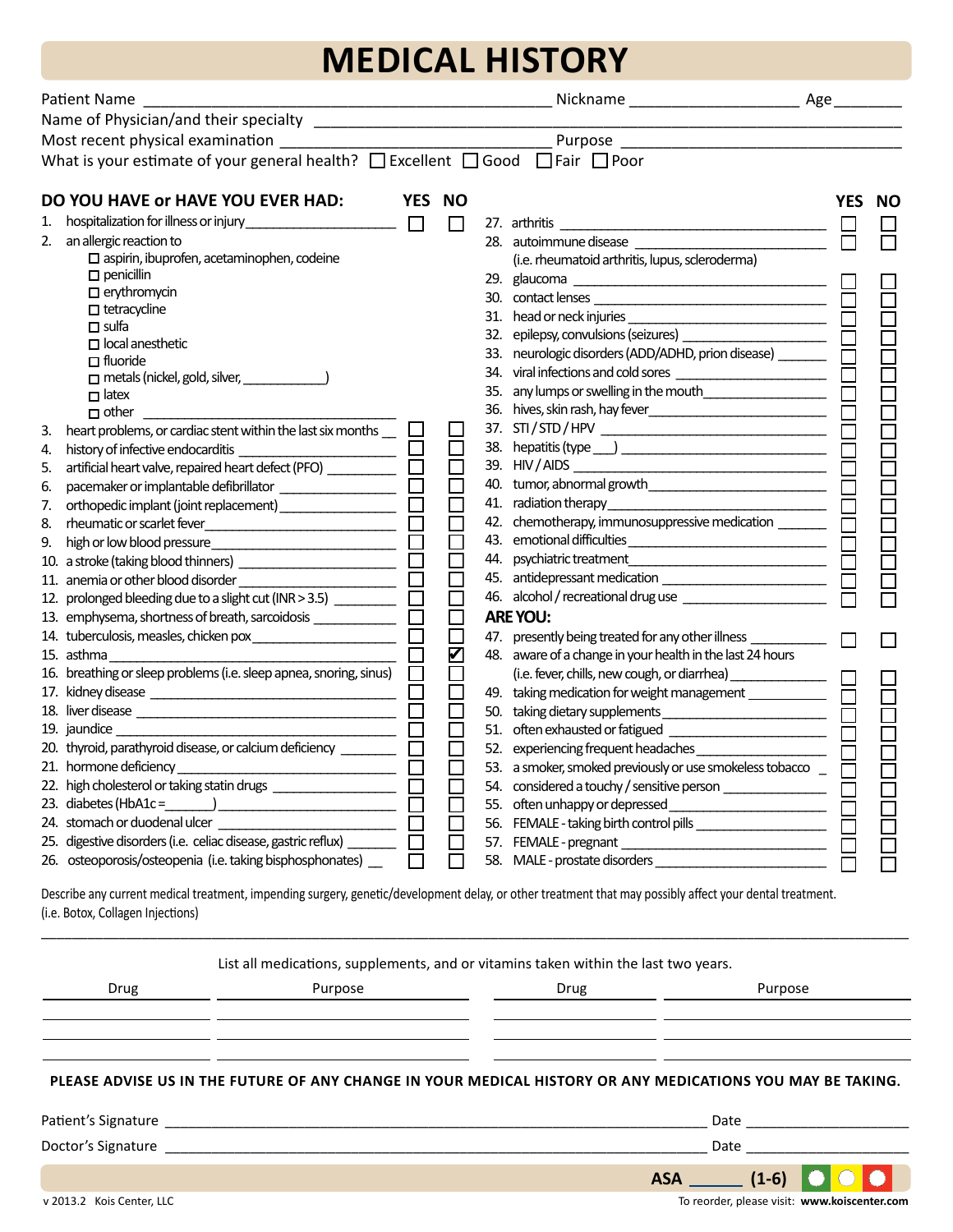

In an effort to keep costs down while maintaining a high level of professional care, we have established the following policy for our patients. We encourage you to discuss any questions you may have regarding our policies.

## **Cancellation Fee:**

If you schedule an appointment and do not give 24 hr notice we will charge your account \$50 per hour of appointment time.

## **Financial Policy:**

All financial treatment requires an appropriate financial arrangement to schedule an appointment with the doctor. 100% of your estimated portion will be collected at the time of scheduling unless prior arrangements are made. Your treatment coordinator will be happy to discuss any questions and/or financial concerns regarding fees and payments. We offer various lenders for your convenience.

- **1. Payment in full at scheduling operative appointment unless prior arrangements have been made.**
- **2. Payment made by cash will be given 5% discount; for our cash patients only that have no insurance.**
- **3. NSF / Returned checks will be charged \$20 plus the discount charged back on your account.**
- **4. Care Credit available.**

## **Insurance:**

If you have dental insurance, we will assist you in determining all benefits available. Your insurance is a contract between you and the insurance company; therefore we cannot guarantee payment of any claims or accept the responsibility of negotiating with insurance companies or other persons. You will be responsible for full payment for services rendered if insurance rejects any or all of your claim.

### **Please read the following authorization and sign for our files:**

I hereby authorize the release of any medical information to process insurance claims. I authorize the payment of benefits to the doctor described herein for services rendered. I have also read the above section on financial arrangements and agree to the terms.

Date Signature

**Jeffrey J. Brus, DMD, PLLC** ♦ **16021 Meridian East, Puyallup, WA 98375** ♦ **Tel. (253) 845-1600**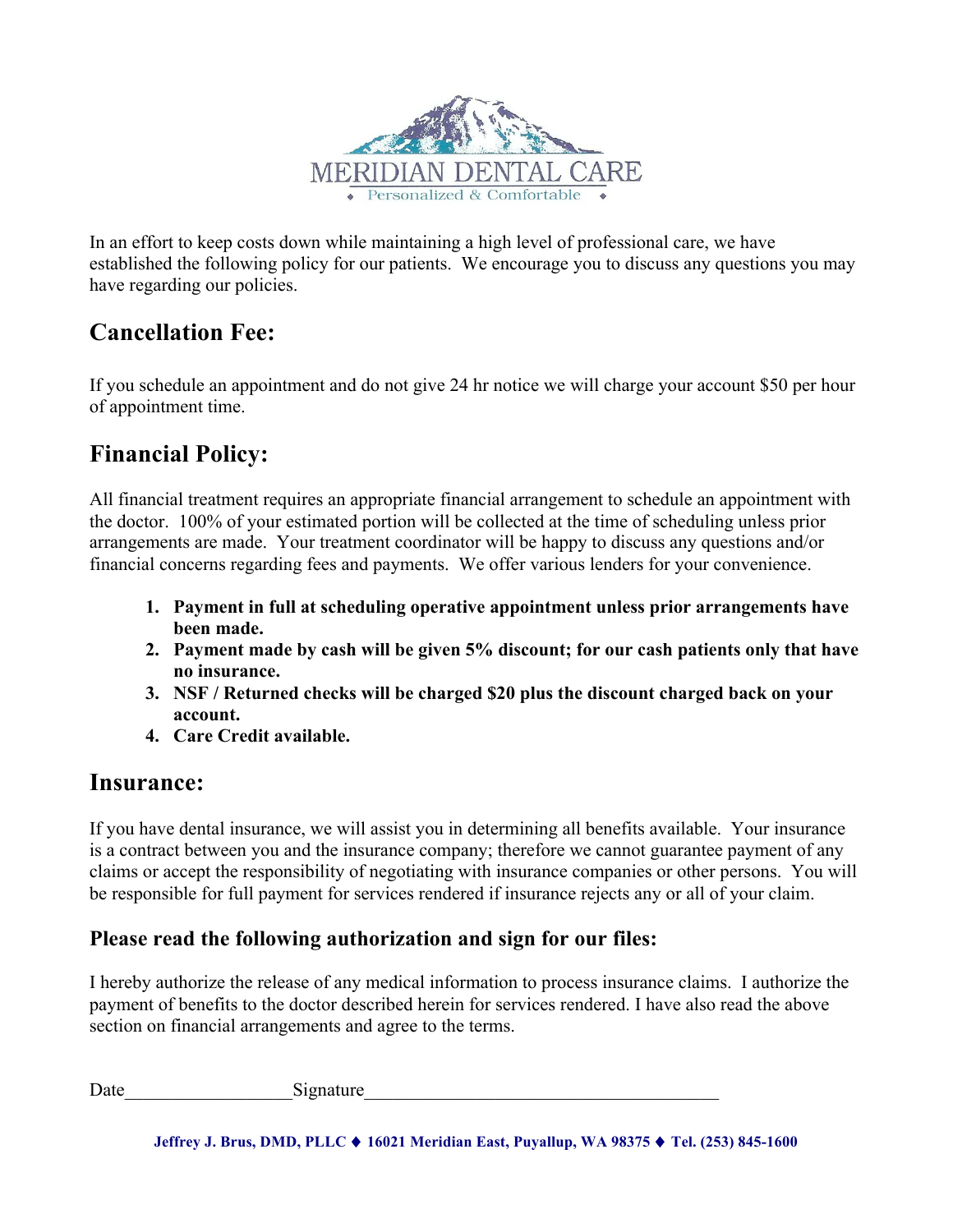## **Statement of Privacy Practices**

## **Meridian Dental Care**

Our office is dedicated to protect the privacy rights of our patients and the confidential information entrusted to us. It is a requirement of this practice that every employee receive appropriate training and is dedicated to the principal concept that your health information shall never be compromised. We may, from time to time, amend our privacy policies and practices but will always inform you of any changes that might affect our obligations and your rights.

#### Protecting your Personal Healthcare Information

We use and disclose the information we collect from you only as allowed by the Health Insurance Portability and Accountability Act and the state of Washington. This includes issues relating to your treatment, payment, and our health care operations. Your personal health information will never be otherwise given or disclosed to anyone  $-$  even family members  $-$  without your consent or written authorization. You, of course, may give written authorization for us to disclose your information to anyone you choose, for any purpose.

Our offices and electronic systems are secure from unauthorized access and our employees are trained to make certain that the confidentiality, integrity, and access to your records is always protected. Our privacy policy and practices apply to all former, current, and future patients, so you can be confident that your protected health information will never be improperly disclosed or released.

#### **Collecting Protected Healthcare Information (PHI)**

We will only request personal information needed to provide our standard of quality health care, implement payment activities, conduct normal health practice operations, and comply with the law. This may include your name, address, telephone number(s), Social Security Number, employment data. medical history, health records, etc. While most of the information will be collected from you, we may obtain information from third parties if it is deemed necessary. Regardless of the source, your personal information will always be protected to the full extent of the law.

#### Disclosure of your Protected Healthcare Information

As stated above, we may disclose information as required by law. We are obligated to provide information to law enforcement and governmental officials under certain circumstances. We will not use your information for marketing or fund-raising purposes without your written consent. We may use and/or disclose your health information to communicate reminders about your appointments including voicemail messages, answering machines, and postcards unless you direct us otherwise. We will never use, disclose, sell, or otherwise allow access to your personal, protected information in exchange for or receipt of financial remuneration.

Any breach in the protection of your personal health information, including unauthorized acquisition, access, use, or disclosure, will be fully investigated, addressed, and mitigated as established by the HIPAA Privacv Breach Notification Rule. You have a right to and will be provided all information relating to any breach involving your personal PHI

#### Your Riahts as our Patient

You have a right to request copies of your healthcare information; to request copies in a variety of formats; and to request a list of instances in which we, or our business associates, have disclosed your protected information for uses other than stated above. All such requests must be in writing. We may charge for your copies in an amount allowed by law. If you believe your rights have been violated, we urge you to notify us immediately. You can also notify the U.S. Department of Health and Human Services.

An expanded, and complete copy of our Statement of Privacy Practices, is available for your review.